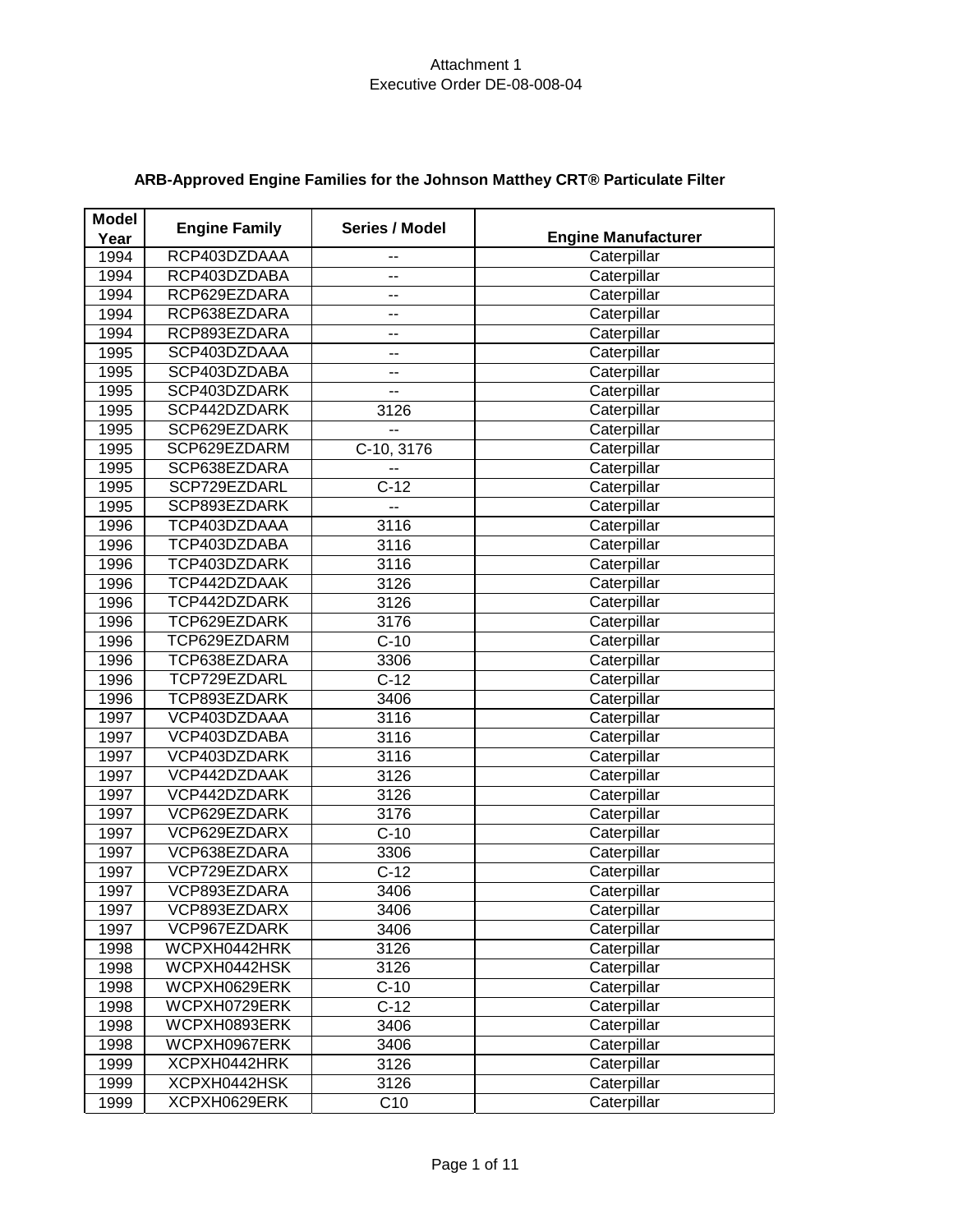| 1999 | XCPXH0729ERK | C12             | Caterpillar |
|------|--------------|-----------------|-------------|
| 1999 | XCPXH0893ERK | 3406            | Caterpillar |
| 1999 | XCPXH0967ERK | 3406            | Caterpillar |
| 2000 | YCPXH0442HRK | 3126            | Caterpillar |
| 2000 | YCPXH0629ERK | $C-10$          | Caterpillar |
| 2000 | YCPXH0729ERK | $C-12$          | Caterpillar |
| 2000 | YCPXH0893ERK | $C-15$          | Caterpillar |
| 2000 | YCPXH0967ERK | $C-16$          | Caterpillar |
| 2001 | 1CPXH0442HAK | 3126            | Caterpillar |
| 2001 | 1CPXH0442HBK | 3126            | Caterpillar |
| 2001 | 1CPXH0442HRK | 3126            | Caterpillar |
| 2001 | 1CPXH0629ERK | $C-10$          | Caterpillar |
| 2001 | 1CPXH0729ERK | $C-12$          | Caterpillar |
| 2001 | 1CPXH0893ERK | $C-15$          | Caterpillar |
| 2001 | 1CPXH0967ERK | $C-16$          | Caterpillar |
| 2002 | 2CPXH0442HRK | 3126            | Caterpillar |
| 2002 | 2CPXH0629ERK | $C-10$          | Caterpillar |
| 2002 | 2CPXH0729ERK | $C-12$          | Caterpillar |
| 2002 | 2CPXH0893ERK | $C-15$          | Caterpillar |
| 2002 | 2CPXH0967ERK | $C-16$          | Caterpillar |
| 1994 | RCE359D6DAAB | B5.9            | Cummins     |
| 1994 | RCE359D6DAAW | B5.9            | Cummins     |
| 1994 | RCE359D6DABW | B5.9            | Cummins     |
| 1994 | RCE505D6DAAA | C8.3            | Cummins     |
| 1994 | RCE505D6DAAB | C8.3            | Cummins     |
| 1994 | RCE505D6DAAC | C8.3            | Cummins     |
| 1994 | RCE505F6DAAW | C8.3            | Cummins     |
| 1994 | RCE611EGDARW | L10             | Cummins     |
| 1994 | RCE661EJDARA | M11             | Cummins     |
| 1994 | RCE661EJDARC | M11             | Cummins     |
| 1994 | RCE661EJDARW | M11             | Cummins     |
| 1994 | RCE661FJDAAA | M11             | Cummins     |
| 1994 | RCE855EJDARW | N <sub>14</sub> | Cummins     |
| 1994 | RCE855EJDASW | N14             | Cummins     |
| 1995 | SCE239D6DAAA | B3.9            | Cummins     |
| 1995 | SCE359D6DAAA | B5.9            | Cummins     |
| 1995 | SCE359D6DAAW | B5.9            | Cummins     |
| 1995 | SCE359D6DABW | B5.9            | Cummins     |
| 1995 | SCE505D6DAAA | C8.3            | Cummins     |
| 1995 | SCE505D6DAAW | C8.3            | Cummins     |
| 1995 | SCE505D6DABW | C8.3            | Cummins     |
| 1995 | SCE505F6DAAW | C8.3            | Cummins     |
| 1995 | SCE611EGDARW | L10             | Cummins     |
| 1995 | SCE661EJDARA | M11             | Cummins     |
| 1995 | SCE661EJDARC | M11             | Cummins     |
| 1995 | SCE661EJDARW | M11             | Cummins     |
| 1995 | SCE661EJDASW | M11             | Cummins     |
| 1995 | SCE661EJDATW | M11             | Cummins     |
| 1995 | SCE661FJDAAA | M11             | Cummins     |
| 1995 | SCE855EJDARA | N14             | Cummins     |
| 1995 | SCE855EJDARB | N14             | Cummins     |
| 1995 | SCE855EJDARW | N <sub>14</sub> | Cummins     |
|      |              |                 |             |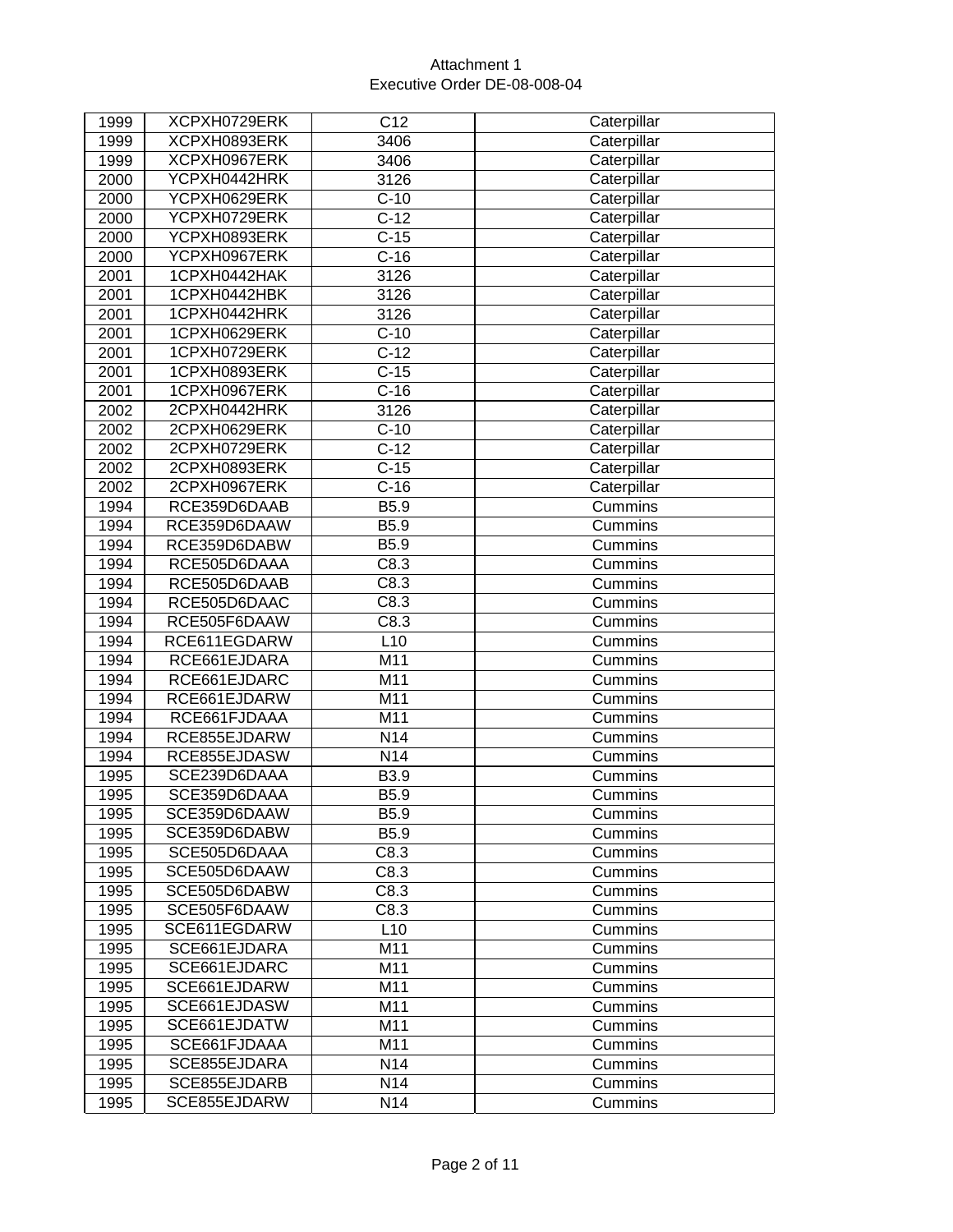| 1995 | SCE855EJDASW | N <sub>14</sub> | Cummins |
|------|--------------|-----------------|---------|
| 1995 | SCE855EJDATW | N14             | Cummins |
| 1996 | TCE239D6DAAA | B3.9            | Cummins |
| 1996 | TCE359D6DAAA | B5.9            | Cummins |
| 1996 | TCE359D6DABW | B5.9            | Cummins |
| 1996 | TCE505D6DAAA | C8.3            | Cummins |
| 1996 | TCE505D6DAAW | C8.3            | Cummins |
| 1996 | TCE505D6DABW | C8.3            | Cummins |
| 1996 | TCE661EJDARA | M11             | Cummins |
| 1996 | TCE661EJDARB | M11             | Cummins |
| 1996 | TCE661EJDARC | M11             | Cummins |
| 1996 | TCE661EJDARW | M11             | Cummins |
| 1996 | TCE661EJDASW | M11             | Cummins |
| 1996 | TCE661EJDATW | M11             | Cummins |
| 1996 | TCE661FJDABA | M11             | Cummins |
| 1996 | TCE855EJDARA | N14             | Cummins |
| 1996 | TCE855EJDARB | N14             | Cummins |
| 1996 | TCE855EJDARW | N14             | Cummins |
| 1996 | TCE855EJDASW | N14             | Cummins |
| 1996 | TCE855EJDATW | N14             | Cummins |
| 1997 | VCE239D6DAAA | B3.9            | Cummins |
| 1997 | VCE359D6DAAA | B5.9            | Cummins |
| 1997 | VCE359D6DABW | B5.9            | Cummins |
| 1997 | VCE359DJDARA | --              | Cummins |
| 1997 | VCE505D6DAAA | C8.3            | Cummins |
| 1997 | VCE505D6DAAW | C8.3            | Cummins |
| 1997 | VCE505D6DABW | C8.3            | Cummins |
| 1997 | VCE661EJDARB | M11             | Cummins |
| 1997 | VCE661EJDARC | M11             | Cummins |
| 1997 | VCE661EJDASA | M11             | Cummins |
| 1997 | VCE661EJDATW | M11             | Cummins |
| 1997 | VCE661FJDABA | M11             | Cummins |
| 1997 | VCE855EJDARA | N14             | Cummins |
| 1997 | VCE855EJDARB | N14             | Cummins |
| 1997 | VCE855EJDARC | N14             | Cummins |
| 1997 | VCE855EJDATW | N <sub>14</sub> | Cummins |
| 1998 | WCEXH0359BAD | <b>ISB</b>      | Cummins |
| 1998 | WCEXH0359BAE | <b>ISB</b>      | Cummins |
| 1998 | WCEXH0505CAC | <b>ISC</b>      | Cummins |
| 1998 | WCEXH0505CAD | <b>ISC</b>      | Cummins |
| 1998 | WCEXH0505CAE | <b>ISC</b>      | Cummins |
| 1998 | WCEXH0505CAF | <b>ISC</b>      | Cummins |
| 1998 | WCEXH0661MAA | M11             | Cummins |
| 1998 | WCEXH0661MAB | M11             | Cummins |
| 1998 | WCEXH0661MAC | M11             | Cummins |
| 1998 | WCEXH0661MAD | <b>ISM</b>      | Cummins |
| 1998 | WCEXH0661MAE | <b>ISM</b>      | Cummins |
| 1998 | WCEXH0855NAA | N <sub>14</sub> | Cummins |
| 1998 | WCEXH0855NAB | N14             | Cummins |
| 1998 | WCEXH0855NAC | N14             | Cummins |
| 1998 | WCEXH0912XAA | Signature       | Cummins |
| 1999 | XCEXH0359BAI | <b>ISB</b>      | Cummins |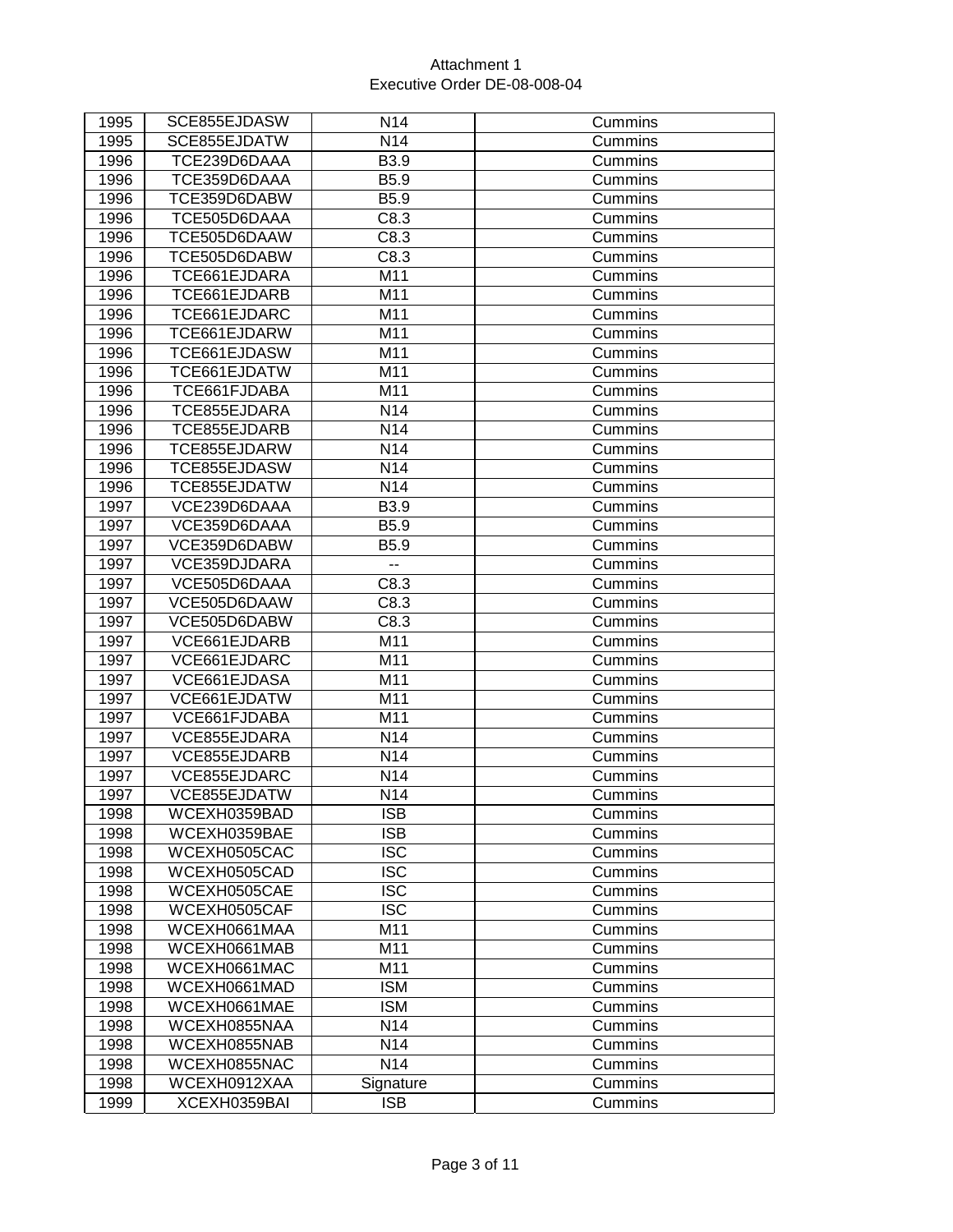| 1999 | XCEXH0359BAJ | <b>ISB</b>      | Cummins |
|------|--------------|-----------------|---------|
| 1999 | XCEXH0359BAK | <b>ISB</b>      | Cummins |
| 1999 | XCEXH0505CAC | <b>ISC</b>      | Cummins |
| 1999 | XCEXH0505CAD | <b>ISC</b>      | Cummins |
| 1999 | XCEXH0505CAE | <b>ISC</b>      | Cummins |
| 1999 | XCEXH0505CAF | <b>ISC</b>      | Cummins |
| 1999 | XCEXH0661MAC | M11             | Cummins |
| 1999 | XCEXH0661MAG | <b>ISM</b>      | Cummins |
| 1999 | XCEXH0661MAH | <b>ISM</b>      | Cummins |
| 1999 | XCEXH0661MAI | <b>ISM</b>      | Cummins |
| 1999 | XCEXH0855NAD | N14             | Cummins |
| 1999 | XCEXH0855NAE | N14             | Cummins |
| 1999 | XCEXH0855NAF | N <sub>14</sub> | Cummins |
| 1999 | XCEXH0912XAB | Signature       | Cummins |
| 1999 | XCEXH0912XAD | <b>ISX</b>      | Cummins |
| 2000 | YCEXH0359BAI | <b>ISB</b>      | Cummins |
| 2000 | YCEXH0359BAO | <b>ISB</b>      | Cummins |
| 2000 | YCEXH0359BAP | <b>ISB</b>      | Cummins |
| 2000 | YCEXH0505CAF | <b>ISC</b>      | Cummins |
| 2000 | YCEXH0505CAG | <b>ISC</b>      | Cummins |
| 2000 | YCEXH0505CAH | <b>ISC</b>      | Cummins |
| 2000 | YCEXH0505CAI | <b>ISC</b>      | Cummins |
| 2000 | YCEXH0540LAA | <b>ISL</b>      | Cummins |
| 2000 | YCEXH0661MAG | <b>ISM</b>      | Cummins |
| 2000 | YCEXH0661MAH | <b>ISM</b>      | Cummins |
| 2000 | YCEXH0661MAI | <b>ISM</b>      | Cummins |
| 2000 | YCEXH0855NAD | N14             | Cummins |
| 2000 | YCEXH0855NAE | N14             | Cummins |
| 2000 | YCEXH0855NAF | N14             | Cummins |
| 2000 | YCEXH0912XAC | <b>ISX</b>      | Cummins |
| 2000 | YCEXH0912XAD | <b>ISX</b>      | Cummins |
| 2000 | YCEXH0912XAE | Signature, ISX  | Cummins |
| 2001 | 1CEXH0239BAD | <b>ISB</b>      | Cummins |
| 2001 | 1CEXH0239BAE | <b>ISB</b>      | Cummins |
| 2001 | 1CEXH0359BAO | <b>ISB</b>      | Cummins |
| 2001 | 1CEXH0359BAU | <b>ISB</b>      | Cummins |
| 2001 | 1CEXH0359BAV | <b>ISB</b>      | Cummins |
| 2001 | 1CEXH0505CAM | <b>ISC</b>      | Cummins |
| 2001 | 1CEXH0505CAN | <b>ISC</b>      | Cummins |
| 2001 | 1CEXH0505CAO | <b>ISC</b>      | Cummins |
| 2001 | 1CEXH0505CAP | <b>ISC</b>      | Cummins |
| 2001 | 1CEXH0540LAA | <b>ISL</b>      | Cummins |
| 2001 | 1CEXH0540LAB | <b>ISL</b>      | Cummins |
| 2001 | 1CEXH0540LAC | <b>ISL</b>      | Cummins |
| 2001 | 1CEXH0661MAP | <b>ISM</b>      | Cummins |
| 2001 | 1CEXH0661MAQ | <b>ISM</b>      | Cummins |
| 2001 | 1CEXH0661MAR | <b>ISM</b>      | Cummins |
| 2001 | 1CEXH0855NAD | N <sub>14</sub> | Cummins |
| 2001 | 1CEXH0855NAE | N14             | Cummins |
| 2001 | 1CEXH0855NAF | N14             | Cummins |
| 2001 | 1CEXH0912XAC | <b>ISX</b>      | Cummins |
| 2001 | 1CEXH0912XAD | <b>ISX</b>      | Cummins |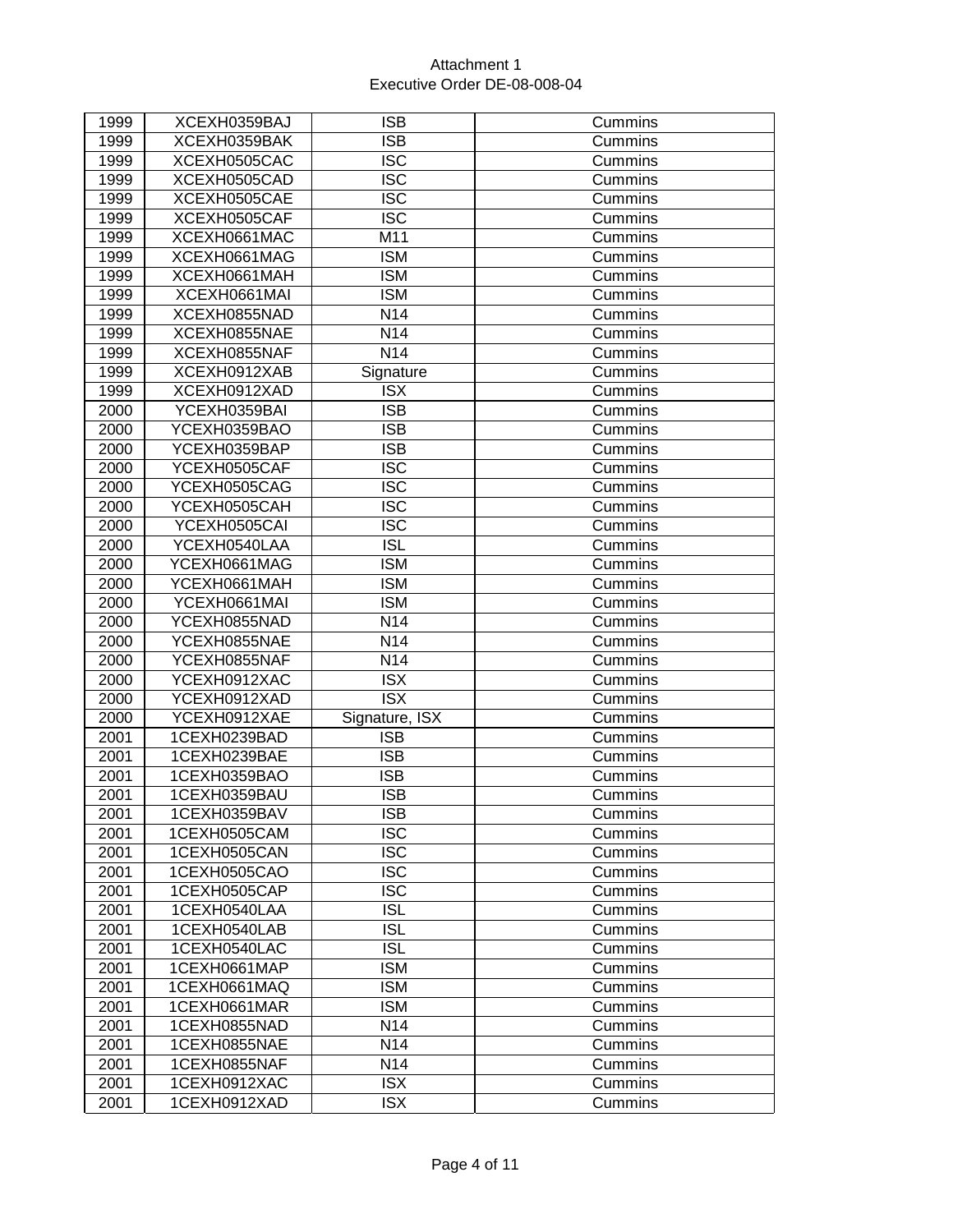| 2001              | 1CEXH0912XAE | Signature, ISX          | Cummins                           |
|-------------------|--------------|-------------------------|-----------------------------------|
| 2002              | 2CEXH0239BAD | <b>ISB</b>              | Cummins                           |
| 2002              | 2CEXH0239BAE | <b>ISB</b>              | Cummins                           |
| 2002              | 2CEXH0359BAB | <b>ISB</b>              | Cummins                           |
| 2002              | 2CEXH0359BAO | <b>ISB</b>              | Cummins                           |
| 2002              | 2CEXH0505CAM | $\overline{\text{ISC}}$ | Cummins                           |
| 2002              | 2CEXH0505CAN | <b>ISC</b>              | Cummins                           |
| 2002              | 2CEXH0505CAQ | <b>ISC</b>              | Cummins                           |
| 2002              | 2CEXH0540LAB | <b>ISL</b>              | Cummins                           |
| 2002              | 2CEXH0540LAC | $\overline{ISL}$        | Cummins                           |
| $\overline{2002}$ | 2CEXH0661MAP | <b>ISM</b>              | Cummins                           |
| 2002              | 2CEXH0661MAS | <b>ISM</b>              | Cummins                           |
| 2002              | 2CEXH0855NAA | N14                     | Cummins                           |
| $\overline{20}02$ | 2CEXH0912XAF | $\overline{\text{ISX}}$ | Cummins                           |
| 2003              | 3CEXH0239BAD | $\overline{\text{ISB}}$ | Cummins                           |
| 2003              | 3CEXH0505CAN | <b>ISC</b>              | Cummins                           |
| 2003              | 3CEXH0505CAQ | $\overline{\text{ISC}}$ | Cummins                           |
| 2003              | 3CEXH0540LAC | <b>ISL</b>              | Cummins                           |
| 2004              | 4CEXH0505CAS | <b>ISC</b>              | Cummins                           |
| 2004              | 4CEXH0540LAE | <b>ISL</b>              | Cummins                           |
| 1994              | RDD11.EJDARA | Series 60               | <b>Detroit Diesel Corporation</b> |
| 1994              | RDD12.EJDARA | Series 60               | <b>Detroit Diesel Corporation</b> |
| 1994              | RDD8.5EJDARA | Series 50               | <b>Detroit Diesel Corporation</b> |
| 1994              | RDD8.5EJDARW | Series 50               | <b>Detroit Diesel Corporation</b> |
| 1994              | RDD8.5FJDABA | Series 50               | <b>Detroit Diesel Corporation</b> |
| 1995              | SDD11.EJDARA | Series 60               | <b>Detroit Diesel Corporation</b> |
| 1995              | SDD12.EJDARA | Series 60               | <b>Detroit Diesel Corporation</b> |
| 1995              | SDD8.5EJDABA | Series 50               | <b>Detroit Diesel Corporation</b> |
| 1995              | SDD8.5EJDARA | Series 50               | <b>Detroit Diesel Corporation</b> |
| 1995              | SDD8.5EJDARW | Series 50               | <b>Detroit Diesel Corporation</b> |
| 1996              | TDD11.EJDARA | Series 60               | <b>Detroit Diesel Corporation</b> |
| 1996              | TDD12.EJDARA | Series 60               | <b>Detroit Diesel Corporation</b> |
| 1996              | TDD12.EJDATW | Series 55               | <b>Detroit Diesel Corporation</b> |
| 1996              | TDD8.5EJDARA | Series 50               | <b>Detroit Diesel Corporation</b> |
| 1996              | TDD8.5EJDARW | Series 50               | <b>Detroit Diesel Corporation</b> |
| 1996              | TDD8.5FJDABA | Series 50               | <b>Detroit Diesel Corporation</b> |
| 1997              | VDD11.EJDARA | Series 60               | <b>Detroit Diesel Corporation</b> |
| 1997              | VDD12.EJDARA | Series 60               | <b>Detroit Diesel Corporation</b> |
| 1997              | VDD12.EJDATA | Series 55               | <b>Detroit Diesel Corporation</b> |
| 1997              | VDD3.8C8DABA | Series VM 638           | <b>Detroit Diesel Corporation</b> |
| 1997              | VDD8.5EJDARA | Series 50               | <b>Detroit Diesel Corporation</b> |
| 1997              | VDD8.5FJDABA | Series 50               | <b>Detroit Diesel Corporation</b> |
| 1998              | WDDXH11.1EHD | Series 60               | <b>Detroit Diesel Corporation</b> |
| 1998              | WDDXH12.7EGD | Series 60               | <b>Detroit Diesel Corporation</b> |
| 1998              | WDDXH08.5EJD | Series 50               | <b>Detroit Diesel Corporation</b> |
| 1998              | WDDXH08.5FJC | Series 50               | <b>Detroit Diesel Corporation</b> |
| 1998              | WDDXH03.8C1C | Turbotronic 638         | <b>Detroit Diesel Corporation</b> |
| 1999              | XDDXH11.1EHL | Series 60               | <b>Detroit Diesel Corporation</b> |
| 1999              | XDDXH12.7EGL | Series 60               | <b>Detroit Diesel Corporation</b> |
| 1999              | XDDXH14.0ELL | Series 60               | <b>Detroit Diesel Corporation</b> |
| 1999              | XDDXH08.5EJL | Series 50               | <b>Detroit Diesel Corporation</b> |
| 1999              | XDDXH08.5FJN | Series 50               | <b>Detroit Diesel Corporation</b> |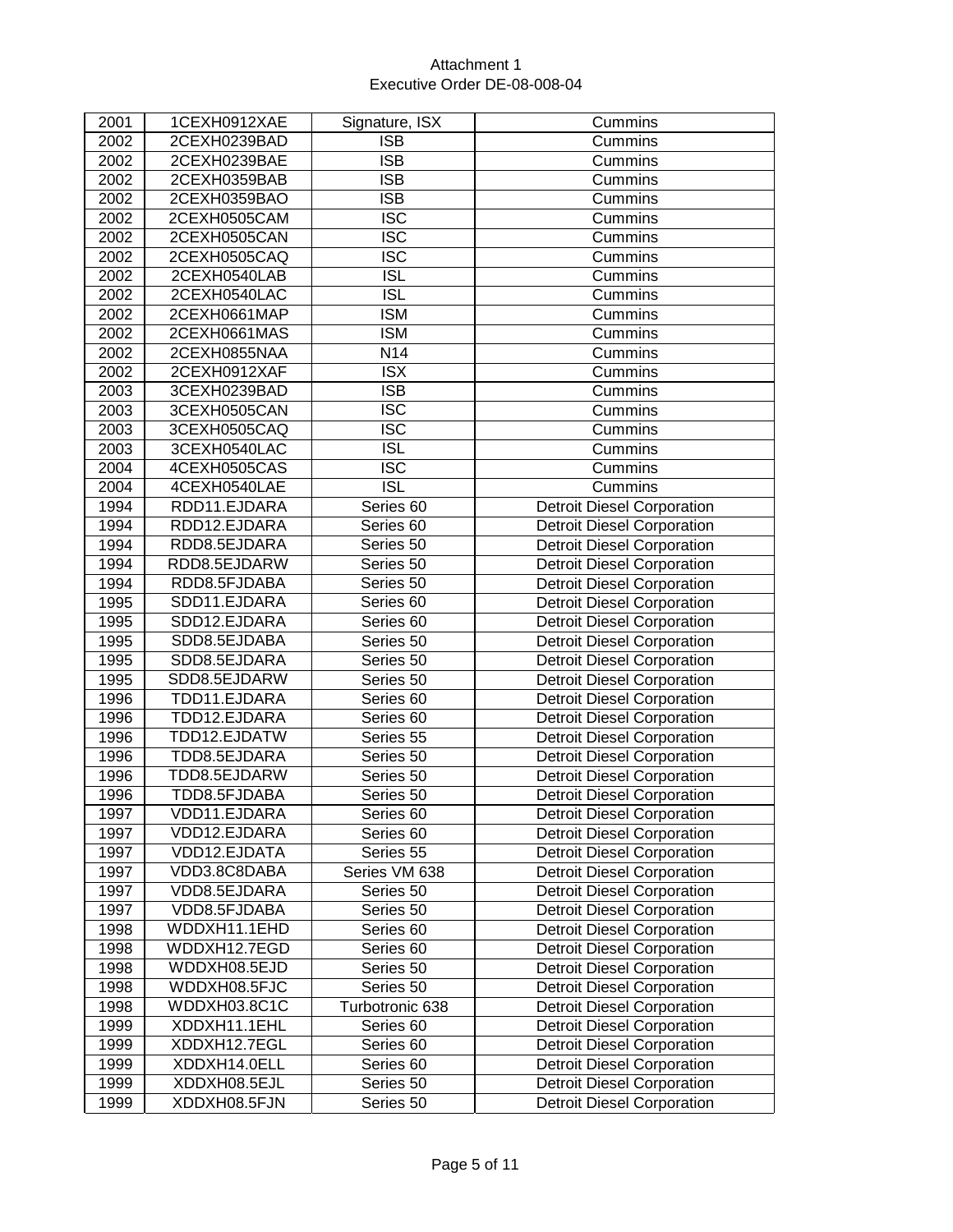| 1999 | XDDXH03.8C1N | $\blacksquare$           | <b>Detroit Diesel Corporation</b> |
|------|--------------|--------------------------|-----------------------------------|
| 2000 | YDDXH12.7EGL | Series 60                | <b>Detroit Diesel Corporation</b> |
| 2000 | YDDXH14.0ELL | Series 60                | <b>Detroit Diesel Corporation</b> |
| 2000 | YDDXH08.5EJB | Series 50                | <b>Detroit Diesel Corporation</b> |
| 2000 | YDDXH08.5EJL | Series 50                | <b>Detroit Diesel Corporation</b> |
| 2000 | YDDXH08.5FJN | Series 50                | <b>Detroit Diesel Corporation</b> |
| 2000 | YDDXH03.8C1N | Turbotronic 638          | <b>Detroit Diesel Corporation</b> |
| 2001 | 1DDXH12.7EGL | Series 60                | <b>Detroit Diesel Corporation</b> |
| 2001 | 1DDXH14.0ELL | Series 60                | <b>Detroit Diesel Corporation</b> |
| 2001 | 1DDXH08.5EJB | Series 50                | <b>Detroit Diesel Corporation</b> |
| 2001 | 1DDXH08.5EJL | Series 50                | <b>Detroit Diesel Corporation</b> |
| 2002 | 2DDXH12.7EGL | Series 60                | <b>Detroit Diesel Corporation</b> |
| 2002 | 2DDXH14.0ELL | Series 60                | <b>Detroit Diesel Corporation</b> |
| 2002 | 2DDXH12.7FGN | Series 60                | <b>Detroit Diesel Corporation</b> |
| 2002 | 2DDXH08.5EJL | Series 50                | <b>Detroit Diesel Corporation</b> |
| 1994 | RGM6.5C6DAAC | --                       | <b>General Motors</b>             |
| 1996 | TGM6.5C6DABA | --                       | <b>General Motors</b>             |
| 1996 | TGM6.5C6DABW | --                       | <b>General Motors</b>             |
| 1997 | VGM6.5C6DABA | $\overline{\phantom{a}}$ | <b>General Motors</b>             |
| 1997 | VGM6.5C6DARW | ۰.                       | <b>General Motors</b>             |
| 1998 | WGMXH06.5522 | --                       | <b>General Motors</b>             |
| 1998 | WGMXH06.5523 | --                       | <b>General Motors</b>             |
| 1999 | XGMXH06.5523 | ۰.                       | <b>General Motors</b>             |
| 1999 | XGMXH06.5526 | --                       | <b>General Motors</b>             |
| 2002 | 2GMXH06.5521 | --                       | <b>General Motors</b>             |
| 1994 | RHM3.8C7DARW | --                       | Hino                              |
| 1994 | RHM6.5D7DARW | --                       | Hino                              |
| 1995 | SHM3.8C7DARW | Ξ.                       | Hino                              |
| 1995 | SHM6.5D7DARW | --                       | Hino                              |
| 1996 | THM3.8C7DARW | --                       | Hino                              |
| 1996 | THM6.5D7DARW | $\overline{\phantom{a}}$ | Hino                              |
| 1997 | VHM8.0DHDARA | --                       | Hino                              |
| 1998 | WHMXH08.0JTR | --                       | Hino                              |
| 1999 | XHMXH08.0JTR | --                       | Hino                              |
| 2000 | YHMXH05.3JTD | --                       | Hino                              |
| 2000 | YHMXH08.0JTP | --                       | Hino                              |
| 2000 | YHMXH08.0JTR | --                       | Hino                              |
| 2001 | 1HMXH05.3JTD | --                       | Hino                              |
| 2001 | 1HMXH08.0JTP | $\overline{\phantom{a}}$ | Hino                              |
| 2001 | 1HMXH08.0JTR | ۰.                       | Hino                              |
| 2002 | 2HMXH08.0JTP | --                       | Hino                              |
| 2002 | 2HMXH08.0JTR | --                       | Hino                              |
| 1994 | RSZ3.9C6DARW | --                       | Isuzu                             |
| 1995 | SSZ3.9C6DARW | --                       | Isuzu                             |
| 1995 | SSZ7.1D6DAAA | --                       | Isuzu                             |
| 1996 | TSZ3.9C6DARW | --                       | Isuzu                             |
| 1996 | TSZ7.1D6DAAA | --                       | Isuzu                             |
| 1997 | VSZ3.9C6DARA | --                       | Isuzu                             |
| 1997 | VSZ7.1D6DAAA | --                       | Isuzu                             |
| 1997 | VSZ7.1D6DAAW | --                       | <b>Isuzu</b>                      |
| 1998 | WSZXH07.84RA | --                       | Isuzu                             |
| 1999 | XSZXH07.84RA | --                       | Isuzu                             |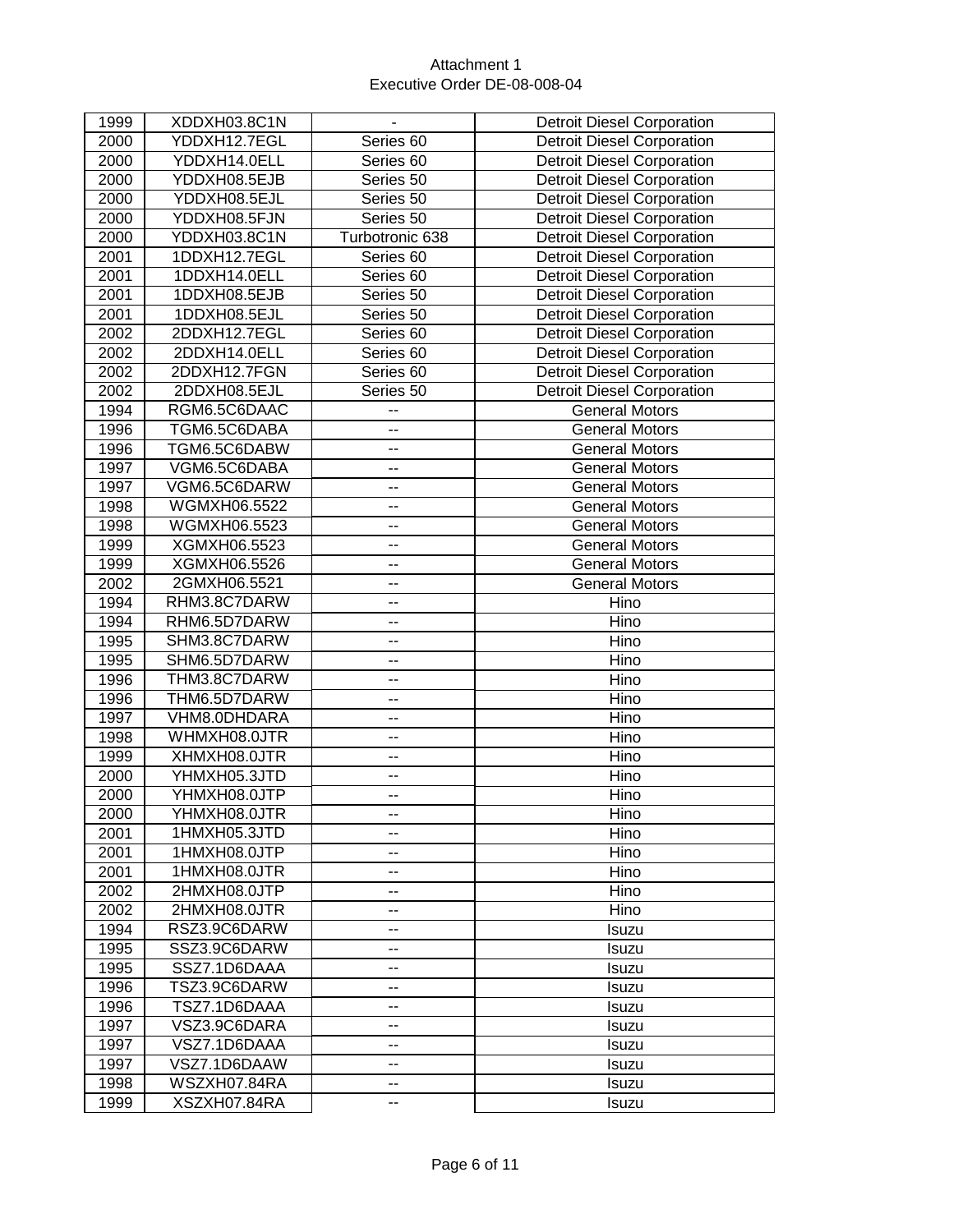| 2000 | YSZXH07.84RA        | --             | Isuzu                               |
|------|---------------------|----------------|-------------------------------------|
| 2002 | 2SZXH06.64RA        | $-$            | Isuzu                               |
| 2002 | 2SZXH07.84RA        | --             | Isuzu                               |
| 2003 | 3SZXH06.64RA        | --             | Isuzu                               |
| 2003 | 3SZXH07.84AA        | --             | Isuzu                               |
| 2003 | 3SZXH07.84RA        | --             | Isuzu                               |
| 1994 | RMK728EGDARA        | <b>E7, EM7</b> | Mack                                |
| 1994 | RMK728EJDARA        | <b>E7, EM7</b> | Mack                                |
| 1995 | SMK728EGDARA        | E7, EM7        | <b>Mack</b>                         |
| 1995 | SMK728EJDARA        | E7             | Mack                                |
| 1996 | TMK728EGDARA        | <b>E7, EM7</b> | Mack                                |
| 1996 | TMK728EJDARA        | E7             | Mack                                |
| 1997 | VMK728EGDARA        | <b>E7, EM7</b> | Mack                                |
| 1997 | VMK728EJDARA        | <b>E7, EM7</b> | Mack                                |
| 1997 | VMK728EJDAYW        | <b>E7, EM7</b> | Mack                                |
| 1998 | <b>WMKXH11.9E51</b> | E7             | Mack                                |
| 1998 | <b>WMKXH11.9E52</b> | E7             | Mack                                |
| 1998 | WMKXH11.9E53        | EM7            | Mack                                |
| 1999 | XMKXH11.9E54        | E7             | Mack                                |
| 2000 | YMKXH11.9H56        | <b>E7, EM7</b> | Mack                                |
| 2000 | YMKXH11.9V57        | <b>E7, EM7</b> | Mack                                |
| 2001 | 1MKXH11.9H56        | E7, EM7        | Mack                                |
| 2001 | 1MKXH11.9H59        | E7             | Mack                                |
| 2001 | 1MKXH11.9V57        | E7, EM7        | Mack                                |
| 2001 | 1MKXH11.9V60        | E7             | Mack                                |
| 2001 | 1MKXH11.9V61        | EM7            | Mack                                |
| 2002 | 2MKXH11.9H59        | E7             | Mack                                |
| 2002 | 2MKXH11.9H63        | E7             | Mack                                |
| 2002 | 2MKXH11.9V60        | E7             | Mack                                |
| 2002 | 2MKXH11.9V61        | EM7            | Mack                                |
| 1994 | RMB6.0D6DAAA        | --             | Mercedes Benz (or Daimler Chrysler) |
| 1994 | RMB6.0D6DARA        | --             | Mercedes Benz (or Daimler Chrysler) |
| 1995 | SMB6.0D6DAAA        | --             | Mercedes Benz (or Daimler Chrysler) |
| 1995 | SMB6.0D6DARA        | --             | Mercedes Benz (or Daimler Chrysler) |
| 1997 | VMBXH4.25DJA        | --             | Mercedes Benz (or Daimler Chrysler) |
| 1998 | WMBXH4.25DJA        | --             | Mercedes Benz (or Daimler Chrysler) |
| 1999 | XMBXH4.25DJA        | --             | Mercedes Benz (or Daimler Chrysler) |
| 1999 | XMBXH6.37DJA        | --             | Mercedes Benz (or Daimler Chrysler) |
| 2000 | YMBXH4.25DJA        | --             | Mercedes Benz (or Daimler Chrysler) |
| 2000 | YMBXH6.37DJA        | --             | Mercedes Benz (or Daimler Chrysler) |
| 2001 | 1MBXH12.0DJA        | ۰.             | Mercedes Benz (or Daimler Chrysler) |
| 2001 | 1MBXH12.8DJA        | --             | Mercedes Benz (or Daimler Chrysler) |
| 2001 | 1MBXH4.25DJA        | --             | Mercedes Benz (or Daimler Chrysler) |
| 2001 | 1MBXH6.37DJA        | --             | Mercedes Benz (or Daimler Chrysler) |
| 2001 | 1MBXH6.37DJC        | --             | Mercedes Benz (or Daimler Chrysler) |
| 2002 | 2MBXH12.0DJA        | --             | Mercedes Benz (or Daimler Chrysler) |
| 2002 | 2MBXH12.8DJA        | --             | Mercedes Benz (or Daimler Chrysler) |
| 2002 | 2MBXH15.9DJB        | --             | Mercedes Benz (or Daimler Chrysler) |
| 2002 | 2MBXH4.25DJA        | --             | Mercedes Benz (or Daimler Chrysler) |
| 2002 | 2MBXH6.37DJA        | --             | Mercedes Benz (or Daimler Chrysler) |
| 2002 | 2MBXH6.37DJC        | --             | Mercedes Benz (or Daimler Chrysler) |
| 2003 | 3MBXH12.0DJA        | --             | Mercedes Benz (or Daimler Chrysler) |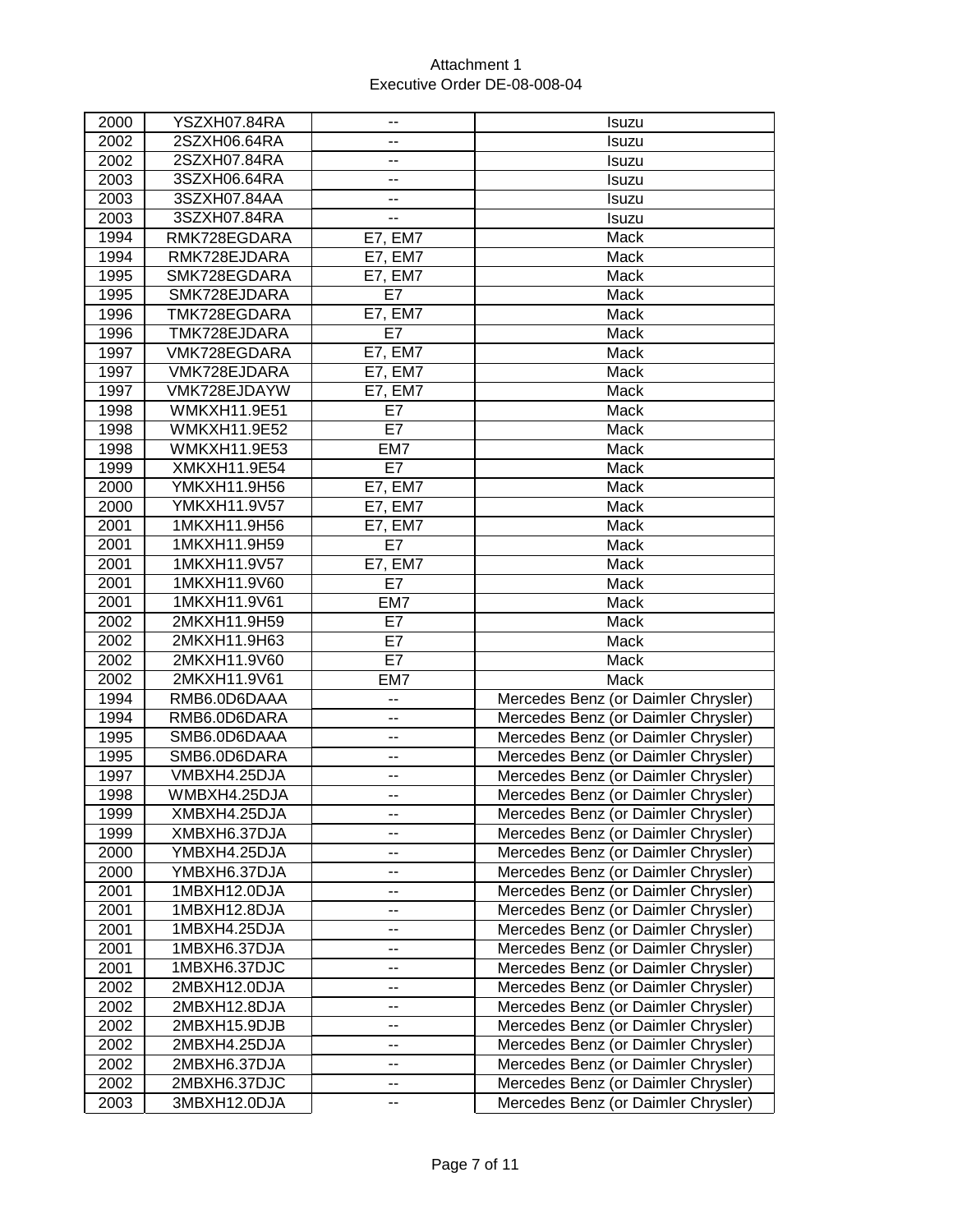| 2003 | 3MBXH12.8DJA | --               | Mercedes Benz (or Daimler Chrysler) |
|------|--------------|------------------|-------------------------------------|
| 2003 | 3MBXH15.9DJB | --               | Mercedes Benz (or Daimler Chrysler) |
| 2003 | 3MBXH4.25DJA | --               | Mercedes Benz (or Daimler Chrysler) |
| 2003 | 3MBXH6.37DJA | --               | Mercedes Benz (or Daimler Chrysler) |
| 2003 | 3MBXH6.37DJC | --               | Mercedes Benz (or Daimler Chrysler) |
| 1994 | RMT238B7DAAA | --               | Mitsubishi                          |
| 1995 | SMT460D7DAAA | --               | Mitsubishi                          |
| 1996 | TMT238C7DBAA | --               | Mitsubishi                          |
| 1996 | TMT358D7DBAA | --               | Mitsubishi                          |
| 1996 | TMT460D7DBAA | --               | Mitsubishi                          |
| 1997 | VMT238C7DBAA | --               | Mitsubishi                          |
| 1997 | VMT358D7DBAA | --               | Mitsubishi                          |
| 1997 | VMT460D7DBAA | --               | Mitsubishi                          |
| 1999 | XMTXH03.9D4A | --               | Mitsubishi                          |
| 1999 | XMTXH05.8D6A | --               | Mitsubishi                          |
| 1999 | XMTXH07.5D6A | --               | Mitsubishi                          |
| 2000 | YMTXH03.9D4A | --               | Mitsubishi                          |
| 2000 | YMTXH05.8D6A | --               | Mitsubishi                          |
| 2000 | YMTXH07.5D6A | --               | Mitsubishi                          |
| 2001 | 1MTXH03.9D4A | --               | Mitsubishi                          |
| 2001 | 1MTXH04.8M5A | --               | Mitsubishi                          |
| 2001 | 1MTXH05.8D6A | --               | Mitsubishi                          |
| 2001 | 1MTXH07.5D6A | --               | Mitsubishi                          |
| 2002 | 2MTXH03.9D4A | $\overline{a}$   | Mitsubishi                          |
| 2002 | 2MTXH04.8M5A | --               | Mitsubishi                          |
| 2002 | 2MTXH05.8D6A | --               | Mitsubishi                          |
| 2002 | 2MTXH07.5D6A | --               | Mitsubishi                          |
| 2003 | 3MTXH03.9D4A | --               | Mitsubishi                          |
| 2003 | 3MTXH04.8M5A | $\overline{a}$   | Mitsubishi                          |
| 2003 | 3MTXH05.8D6A | --               | Mitsubishi                          |
| 2003 | 3MTXH07.5D6A | --               | Mitsubishi                          |
| 1994 | RNV408D6DAAW | --               | Navistar (International)            |
| 1994 | RNV444C8DABA | ۰.               | Navistar (International)            |
| 1994 | RNV466D6D0TW | --               | Navistar (International)            |
| 1994 | RNV466D6DAAA | --               | Navistar (International)            |
| 1994 | RNV466D6DABA | --               | Navistar (International)            |
| 1994 | RNV466D6DARW | DT 466HT, DT 466 | Navistar (International)            |
| 1994 | RNV466D6DASW | DT 466HT, DT 466 | Navistar (International)            |
| 1994 | RNV530D6DAAA | --               | Navistar (International)            |
| 1994 | RNV7.3C8DAAA | --               | Navistar (International)            |
| 1995 | SNV444C8DOAA | --               | Navistar (International)            |
| 1995 | SNV444C8DORA | --               | Navistar (International)            |
| 1995 | SNV444C8DOSA | --               | Navistar (International)            |
| 1995 | SNV466D6DARA | DT 466HT, DT 466 | Navistar (International)            |
| 1995 | SNV466D6DASA | DT 466           | Navistar (International)            |
| 1995 | SNV466D6DATA | --               | Navistar (International)            |
| 1995 | SNV466D8DARB | DT 466HT, DT 466 | Navistar (International)            |
| 1995 | SNV466D8DASB | DT 466           | Navistar (International)            |
| 1995 | SNV466D8DATB |                  | Navistar (International)            |
| 1995 | SNV530D6DARA | --<br>--         | Navistar (International)            |
|      | SNV530E6DASA |                  | Navistar (International)            |
| 1995 |              | --               |                                     |
| 1995 | SNV530F6DATA | 530 Bus          | Navistar (International)            |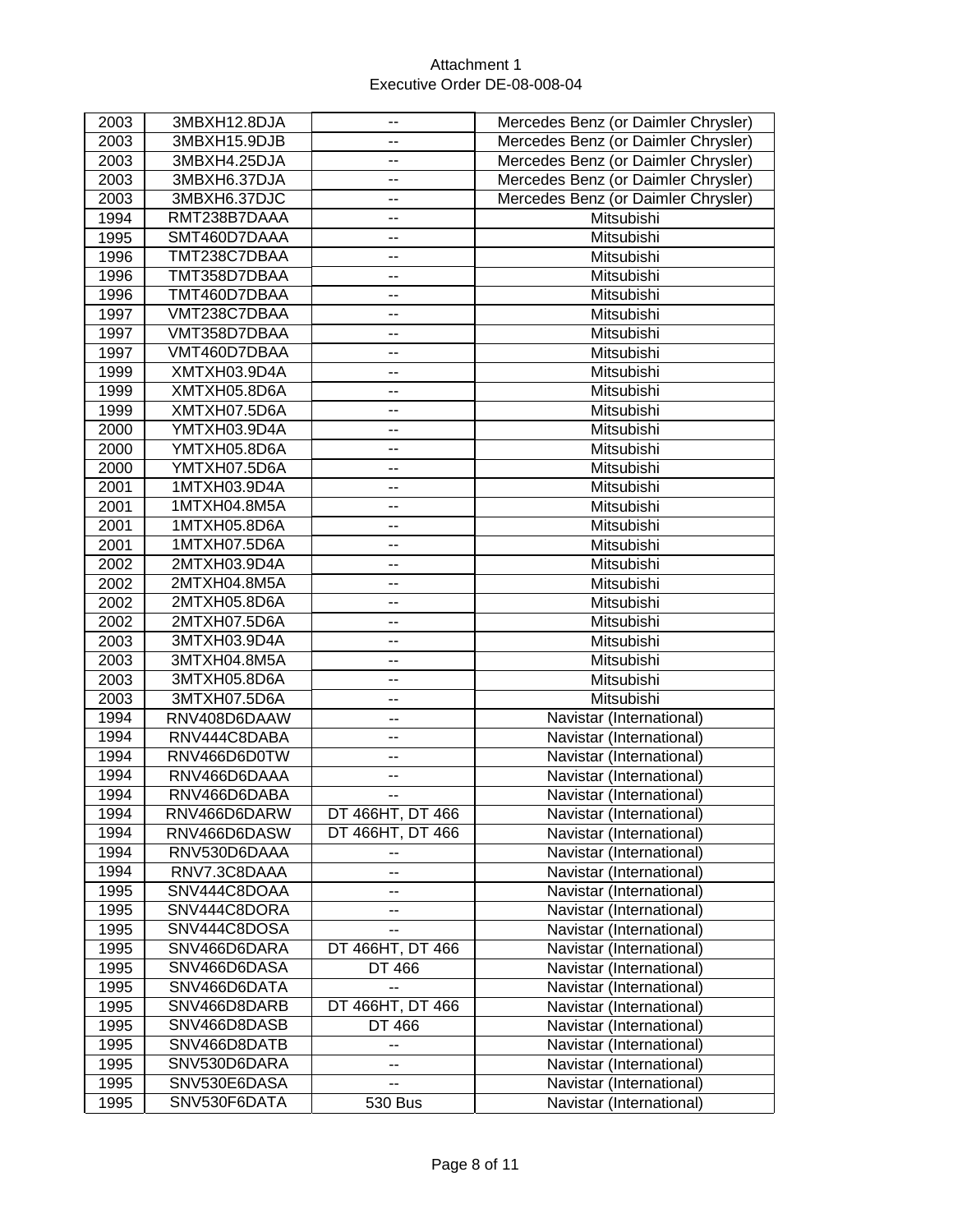| 1996 | TNV444C8DORA | ۰.                       | Navistar (International) |
|------|--------------|--------------------------|--------------------------|
| 1996 | TNV444C8DOSA |                          | Navistar (International) |
| 1996 | TNV466D6DATB | --                       | Navistar (International) |
| 1996 | TNV466D8DARB | DT 466, DT 466HT         | Navistar (International) |
| 1996 | TNV466D8DATB | ۰.                       | Navistar (International) |
| 1996 | TNV530D6DARA | ۰.                       | Navistar (International) |
| 1996 | TNV530D8DARA | -−                       | Navistar (International) |
| 1996 | TNV530E6DASA | --                       | Navistar (International) |
| 1996 | TNV530E8DASA | ۰.                       | Navistar (International) |
| 1996 | TNV7.3C8DAAA | --                       | Navistar (International) |
| 1997 | VNV444C8DARW | T444E                    | Navistar (International) |
| 1997 | VNV444C8DASW | <b>T444E HT</b>          | Navistar (International) |
| 1997 | VNV466D6DARA | DT 466HT, DT 466         | Navistar (International) |
| 1997 | VNV466D8DARW | DT 466E, DT 466 HT       | Navistar (International) |
| 1997 | VNV466D8DASA | --                       | Navistar (International) |
| 1997 | VNV530D6DARA | 530 MGD                  | Navistar (International) |
| 1997 | VNV530D8DARA | 530E                     | Navistar (International) |
| 1997 | VNV530E6DASA | 530 HVY                  | Navistar (International) |
| 1997 | VNV530E8DASA | 530E                     | Navistar (International) |
| 1997 | VNV7.3C8DAAA | --                       | Navistar (International) |
| 1997 | VNV7.3C8DAAW | $\overline{\phantom{a}}$ | Navistar (International) |
| 1998 | WNVXH0444CCB | T 444E                   | Navistar (International) |
| 1998 | WNVXH0444CCD | T 444E                   | Navistar (International) |
| 1998 | WNVXH0466CCB | <b>DT 466E</b>           | Navistar (International) |
| 1998 | WNVXH0466CCD | <b>DT 466E</b>           | Navistar (International) |
| 1998 | WNVXH0530CCB | 530E                     | Navistar (International) |
| 1998 | WNVXH0530CCD | 530E                     | Navistar (International) |
| 1999 | XNVXH0444ANA | T 444E                   | Navistar (International) |
| 1999 | XNVXH0444ANB | T 444E                   | Navistar (International) |
| 1999 | XNVXH0466ANA | <b>DT 466E</b>           | Navistar (International) |
| 1999 | XNVXH0466ANB | <b>DT 466E</b>           | Navistar (International) |
| 1999 | XNVXH0530ACT | 530E                     | Navistar (International) |
| 1999 | XNVXH0530ANA | 530E                     | Navistar (International) |
| 1999 | XNVXH0530ANB | 530E                     | Navistar (International) |
| 1999 | XNVXH07.3ACA | 7.3 DIT                  | Navistar (International) |
| 1999 | XNVXH07.3ANE | 7.3 DIT                  | Navistar (International) |
| 2000 | YNVXH0444ACT | T 444E                   | Navistar (International) |
| 2000 | YNVXH0444ANA | 444 P                    | Navistar (International) |
| 2000 | YNVXH0444ANB | T 444E                   | Navistar (International) |
| 2000 | YNVXH0444ANC | T 444E                   | Navistar (International) |
| 2000 | YNVXH0466ANA | DT 466E, DT 466E HT      | Navistar (International) |
| 2000 | YNVXH0466ANB | DT 466E, DT 466E HT      | Navistar (International) |
| 2000 | YNVXH0530ACT | 530E                     | Navistar (International) |
| 2000 | YNVXH0530ANA | <b>DT 530E</b>           | Navistar (International) |
| 2000 | YNVXH0530ANB | DT 530E, DT 530E HT      | Navistar (International) |
| 2000 | YNVXH07.3ANA | 7.3 DIT                  | Navistar (International) |
| 2001 | 1NVXH0444ANA | 444 P                    | Navistar (International) |
| 2001 | 1NVXH0444ANB | T 444E                   | Navistar (International) |
| 2001 | 1NVXH0444ANC | T 444E                   | Navistar (International) |
| 2001 | 1NVXH0466ANA | DT 466, DT 466 HT        | Navistar (International) |
| 2001 | 1NVXH0466ANB | DT 466, DT 466 HT        | Navistar (International) |
| 2001 | 1NVXH0530ACT | DT 530                   | Navistar (International) |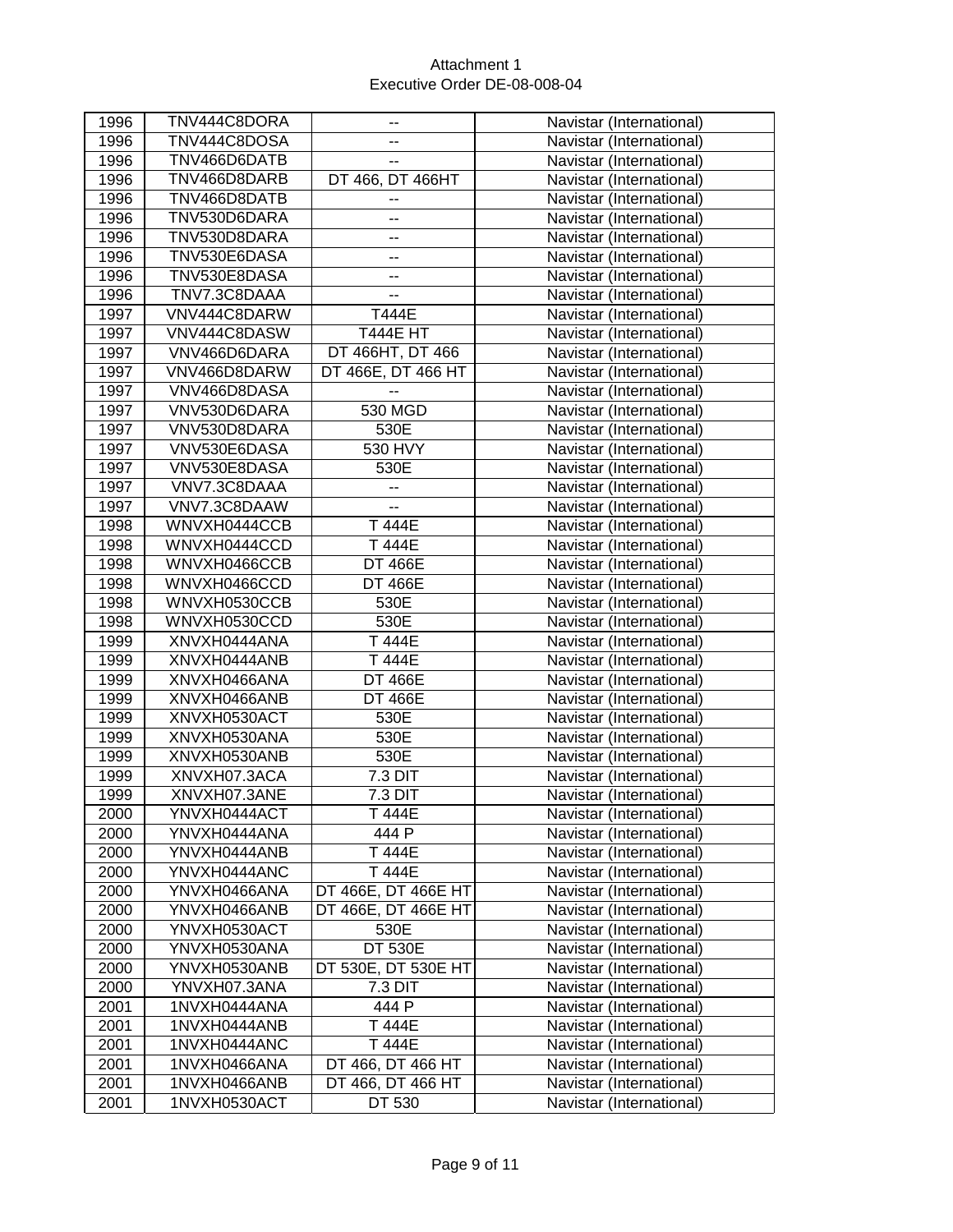| 2001         | 1NVXH0530ANA                 | DT 530                   | Navistar (International)  |
|--------------|------------------------------|--------------------------|---------------------------|
| 2001         | 1NVXH0530ANB                 | DT 530, DT 530 HT        | Navistar (International)  |
| 2001         | 1NVXH07.3ACE                 | 7.3 DIT                  | Navistar (International)  |
| 2001         | 1NVXH07.3ANA                 | 7.3 DIT                  | Navistar (International)  |
| 2002         | 2NVXH0444ANA                 | T 444E                   | Navistar (International)  |
| 2002         | 2NVXH0444ANB                 | T 444E                   | Navistar (International)  |
| 2002         | 2NVXH0444ANC                 | T 444E                   | Navistar (International)  |
| 2002         | 2NVXH0466ANA                 | DT 466, DT 466 HT        | Navistar (International)  |
| 2002         | 2NVXH0466ANB                 | DT 466, DT 466 HT        | Navistar (International)  |
| 2002         | 2NVXH0530ANA                 | DT 530                   | Navistar (International)  |
| 2002         | 2NVXH0530ANB                 | DT 530, DT 530 HT        | Navistar (International)  |
| 2002         | 2NVXH0530ANC                 | DT 530                   | Navistar (International)  |
| 2002         | 2NVXH07.3ACE                 | 7.3 DIT                  | Navistar (International)  |
| 2002         | 2NVXH07.3ANA                 | 7.3 DIT                  | Navistar (International)  |
| 2003         | 3NVXH0444ANB                 | T 444E                   | Navistar (International)  |
| 2003         | 3NVXH0444ANC                 | T 444E                   | Navistar (International)  |
| 2003         | 3NVXH0466ANA                 | DT 466, DT 466 HT        | Navistar (International)  |
| 2003         | 3NVXH0466ANB                 | DT 466, DT 466 HT        | Navistar (International)  |
| 2003         | 3NVXH0530ANA                 | DT 530                   | Navistar (International)  |
| 2003         | 3NVXH0530ANB                 | DT 530, DT 530 HT        | Navistar (International)  |
| 2003         | 3NVXH0530ANC                 | DT 530                   | Navistar (International)  |
| 2004         | 4NVXH0466ANA                 | DT 466, DT 466 HT        | Navistar (International)  |
| 2004         | 4NVXH0466ANB                 | DT 466, DT 466 HT        | Navistar (International)  |
| 2004         | 4NVXH0530ANA                 | DT 530                   | Navistar (International)  |
| 2004         | 4NVXH0530ANB                 | DT 530, DT 530 HT        | Navistar (International)  |
| 2004         | 4NVXH0530ANC                 | DT 530                   | Navistar (International)  |
| 1994         | RND254C6DAAA                 | ۰.                       | Nissan                    |
| 1994         | RND423D6DAAA                 | --                       | Nissan                    |
| 1995         | SND254C6DAAA                 | -−                       | Nissan                    |
| 1995         | SND423D6DAAA                 | --                       | Nissan                    |
| 1996         | TND254C6DAAA                 | --                       | Nissan                    |
| 1996         | TND423D6DAAA                 | --                       | Nissan                    |
| 1997         | VND254C6DAAA                 | --                       | Nissan                    |
| 1997         | VND423D6DAAA                 | --                       | Nissan                    |
| 1998         | WNDXH04.2TAB                 | --                       | Nissan                    |
| 1998         | WNDXH06.9FAB                 | --                       | Nissan                    |
| 1999         | XNDXH04.6FAB                 | --                       | Nissan                    |
| 1999         | XNDXH06.9FAB                 | --                       | Nissan                    |
| 2000         | YNDXH04.6FAB                 | $\overline{\phantom{a}}$ | Nissan                    |
| 2000         | YNDXH06.9FAB                 | --                       | Nissan                    |
| 2001         | 1NDXH04.6FAB                 | --                       | Nissan                    |
|              |                              |                          |                           |
| 2001         | 1NDXH06.9FAB                 | --                       | Nissan                    |
| 2002         | 2NDXH04.6FAB                 | --                       | Nissan                    |
| 2002         | 2NDXH06.9FAB                 | $\overline{\phantom{a}}$ | Nissan                    |
| 2003         | 3NDXH04.6FAB                 | --                       | Nissan                    |
| 2003         | 3NDXH06.9FAB                 | --                       | Nissan                    |
| 1994         | RPK243C6DAAA                 | --                       | <b>Perkins</b>            |
| 1994         | RPK365D6DAAA                 | $-$                      | Perkins                   |
| 1995         | SPK243C6DAAA                 | --                       | Perkins                   |
| 1995         | SPK365D6DAAA                 | --                       | <b>Perkins</b>            |
| 1996<br>1996 | TPK243C6DAAA<br>TPK365D6DAAA | $\overline{\phantom{a}}$ | <b>Perkins</b><br>Perkins |